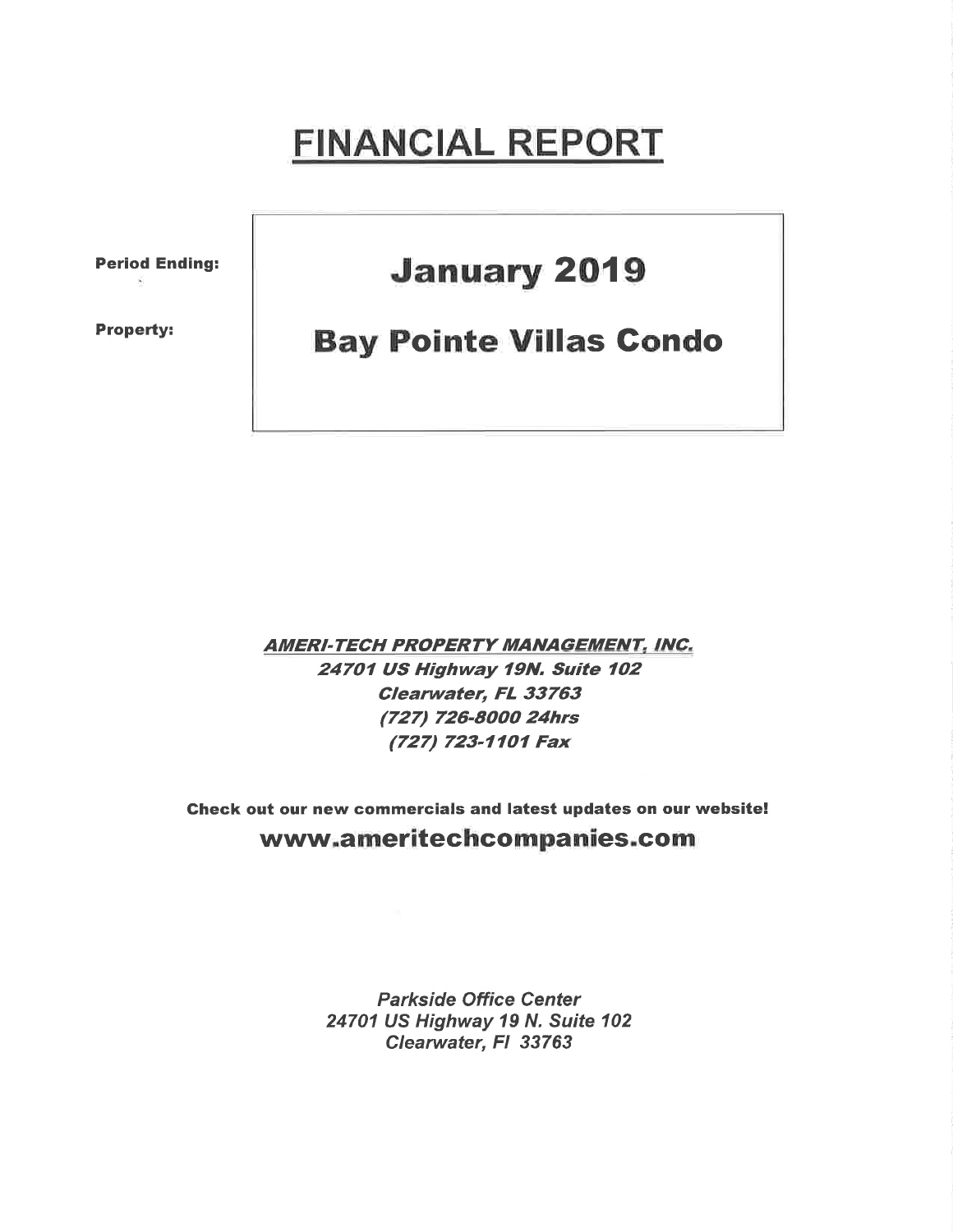It is the intent of Ameri-Tech Property Management services to produce a comprehensive self contained Financial Report, where as the validity and accuracy of the information being reported can be easily understood and substantiated. The following financial information is for Management purposes only in order to assist the association in financial planning. The attached financials have not been Audited, Reviewed, or Compiled at this time by an independent CPA.

The information contained on this page will aid the reader in better understanding this Financial Report. Each report analysis listed below will be explained in clear detail. This will enable the reader to better understand the intent and purpose of each report, as well as render the current financial disposition of the Property or Association.

### Table of Contents

| <i><b>Income Statement:</b></i> | The accounting procedures have been prepared on a modified<br>cash basis. All income and expenses are posted on the<br>statement during the same period in which they were incurred.                        |
|---------------------------------|-------------------------------------------------------------------------------------------------------------------------------------------------------------------------------------------------------------|
| <b>Balance Sheet:</b>           | Financial information listed on the Balance Sheet will show all<br>assets and liabilities, such as available cash, deposits, reserve<br>accounts, loans and equity.                                         |
| <b>General Ledger:</b>          | The General Ledger details all of the financial activity performed<br>in a given period to provide the reader with a detailed<br>explanation on each and every entry made for the period being<br>reported. |
| <b>Delinquent Owners:</b>       | This report will list all Delinquent Owners and the current<br>balance due.                                                                                                                                 |
| <b>Prepaid Owners:</b>          | This report will list all Prepaid Members.                                                                                                                                                                  |
| <b>Disbursement Report:</b>     | This report will list all checks disbursed for the period being<br>reported, along with copies of all invoices paid.                                                                                        |
|                                 | <b>Reconciliation Report:</b> This report with the actual bank statements shall reconcile the<br>account statements for the period being reported.                                                          |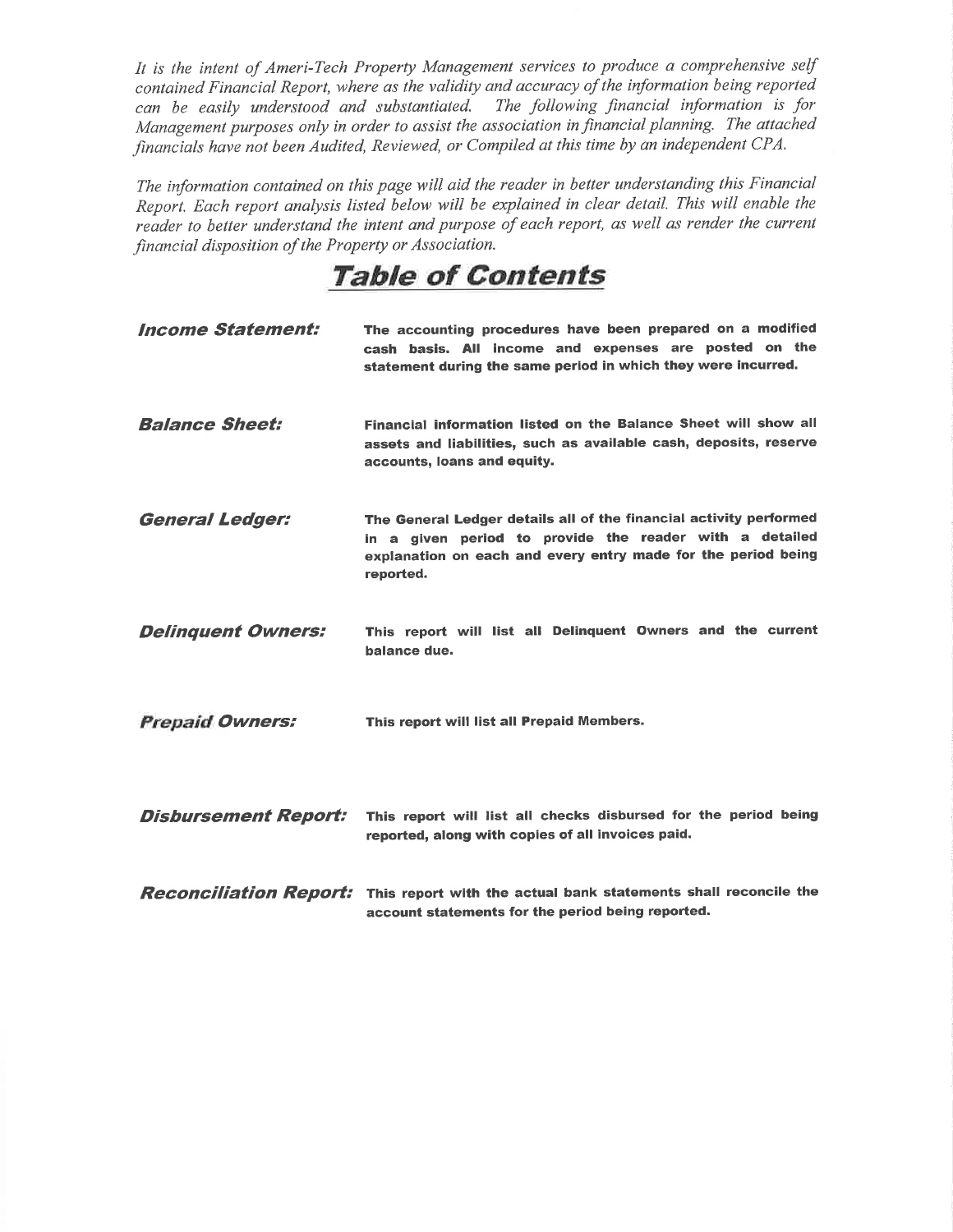

#### Income Statement - Operating

Bay Pointe Villas Condo Assn. Inc.

#### Date: 2/5/2019 Time: 12:40 pm Page: 1

#### 01/31/2019

|                    |                                     | Year-to-date<br><b>Current Period</b> |                          |            |            |                          |                 | Annual       |  |  |
|--------------------|-------------------------------------|---------------------------------------|--------------------------|------------|------------|--------------------------|-----------------|--------------|--|--|
| Description        |                                     | Actual                                | <b>Budget</b>            | Variance   | Actual     | <b>Budget</b>            | <b>Variance</b> | Budget       |  |  |
| <b>REVENUE</b>     |                                     |                                       |                          |            |            |                          |                 |              |  |  |
| 4010               | Unit Maintenance Fees               | \$9,890.00                            | \$9,660.00               | \$230.00   | \$9,890.00 | \$9,660.00               | \$230.00        | \$115,920,00 |  |  |
| 4400               | Operating Interest Income           | 0.20                                  | ¥                        | 0.20       | 0.20       | ÷                        | 0.20            |              |  |  |
| 4500               | Application Income                  | 50.00                                 |                          | 50.00      | 50.00      | ÷                        | 50,00           |              |  |  |
| 4800               | Misc Income                         | 893,78                                | $\overline{\phantom{a}}$ | 893,78     | 893.78     | ×                        | 893.78          |              |  |  |
|                    | <b>Total REVENUE</b>                | 10,833.98                             | 9,660.00                 | 1.173.98   | 10,833.98  | 9,660,00                 | 1,173.98        | 115,920.00   |  |  |
| <b>LIABILITIES</b> |                                     |                                       |                          |            |            |                          |                 |              |  |  |
| 2060               | Pool                                | (76.00)                               | $\tau$                   | 76.00      | (76.00)    | ٠                        | 76.00           |              |  |  |
| 2100               | Deferred Maintenance                | (38.00)                               | ÷                        | 38,00      | (38.00)    |                          | 38.00           |              |  |  |
|                    | <b>Total LIABILITIES</b>            | (114.00)                              | ÷                        | 114.00     | (114.00)   | $\overline{\phantom{a}}$ | 114,00          | ÷            |  |  |
| <b>EXPENSES</b>    |                                     |                                       |                          |            |            |                          |                 |              |  |  |
|                    | <b>ADMINISTRATIVE</b>               |                                       | 125.00                   | (81.00)    | 206.00     | 125.00                   | (81.00)         | 1,500.00     |  |  |
| 5010               | Copies/Printing Supplies            | 206.00                                | 2,750.00                 | 458.04     | 2,291.96   | 2,750.00                 | 458.04          | 33,000.00    |  |  |
| 5300               | Insurance                           | 2,291.96<br>i E                       | 5.00                     | 5.00       | ¥,         | 5.00                     | 5.00            | 60.00        |  |  |
| 5600               | Corporate Report Fee                | ×.                                    | 7.67                     | 7.67       | ÷,         | 7.67                     | 7.67            | 92.00        |  |  |
| 5610               | <b>Bureau Fees</b>                  | 650.00                                | 650.00                   | ÷          | 650.00     | 650.00                   | $\bullet$ :     | 7,800.00     |  |  |
| 5800               | Management Fee                      | g.                                    | 50.00                    | 50.00      | à.         | 50.00                    | 50,00           | 600.00       |  |  |
| 5900<br>5910       | Legal<br>Accounting/Tax Returns     | $\sim$                                | 27,08                    | 27,08      | ÷.         | 27.08                    | 27.08           | 325.00       |  |  |
| 6210               | Pool Permit                         | ÷                                     | 14.58                    | 14.58      | ä,         | 14.58                    | 14.58           | 175.00       |  |  |
|                    | <b>Total ADMINISTRATIVE</b>         | 3,147.96                              | 3,629.33                 | 481.37     | 3,147.96   | 3,629.33                 | 481,37          | 43,552.00    |  |  |
|                    | <b>GROUNDS MAINTENANCE</b>          |                                       |                          |            |            |                          |                 |              |  |  |
| 5400               | Lawn Service Contract               | ×                                     | 850,00                   | 850.00     | ë          | 850,00                   | 850.00          | 10,200.00    |  |  |
| 5420               | Trees                               |                                       | 83.33                    | 83.33      | ÷          | 83,33                    | 83.33           | 1,000.00     |  |  |
|                    | <b>Total GROUNDS MAINTENANCE</b>    |                                       | 933.33                   | 933,33     | 0.00       | 933.33                   | 933.33          | 11,200.00    |  |  |
|                    | <b>BUILDING MAINTENANCE</b>         |                                       |                          |            |            |                          |                 |              |  |  |
| 6100               | <b>Building Maintenance</b>         | 75.00                                 | 446.67                   | 371.67     | 75.00      | 446.67                   | 371,67          | 5,360.00     |  |  |
| 6120               | Miscellaneous Materials             |                                       | 41.67                    | 41,67      | ×          | 41.67                    | 41.67           | 500.00       |  |  |
| 6200               | Pool Contract                       | 295 00                                | 295.00                   | ×          | 295.00     | 295.00                   | ×               | 3,540.00     |  |  |
| 6205               | Pool Repairs/Maintenance            | 50.00                                 | 66.67                    | 16.67      | 50.00      | 66.67                    | 16.67           | 800.00       |  |  |
|                    | <b>Total BUILDING MAINTENANCE</b>   | 420.00                                | 850.01                   | 430.01     | 420,00     | 850.01                   | 430.01          | 10,200.00    |  |  |
|                    | <b>UTILITY EXPENSES</b>             |                                       |                          |            |            |                          |                 |              |  |  |
| 7000               | Electric                            | 234.95                                | 226.67                   | (8.28)     | 234.95     | 226,67                   | (8.28)          | 2,720.00     |  |  |
| 7001               | Water and Sewer                     |                                       | 1,250,00                 | 1,250.00   |            | 1,250.00                 | 1,250.00        | 15,000.00    |  |  |
| 7002               | Trash Removal                       | 225,00                                | 225,00                   |            | 225,00     | 225.00                   | $\sim$          | 2,700.00     |  |  |
| 7006               | Cable Service                       | 975.04                                | 975.25                   | 0,21       | 975.04     | 975.25                   | 0.21            | 11,703.00    |  |  |
|                    | <b>Total UTILITY EXPENSES</b>       | 1,434.99                              | 2,676.92                 | 1,241.93   | 1,434,99   | 2,676.92                 | 1,241.93        | 32,123,00    |  |  |
|                    | <b>NON OPERATING EXPENSES</b>       |                                       |                          |            |            |                          |                 |              |  |  |
| 9010               | Reserves- Painting                  | 273.00                                | 272.75                   | (0.25)     | 273.00     | 272.75                   | (0.25)          | 3,273.00     |  |  |
| 9030               | Reserves-Roof                       | 1,183.00                              | 1,183,33                 | 0,33       | 1,183.00   | 1,183.33                 | 0,33            | 14,200.00    |  |  |
| 9060               | Reserves-Pool                       | 76.00                                 | 76,33                    | 0.33       | 76.00      | 76.33                    | 0.33            | 916.00       |  |  |
| 9100               | Deferred Maintenance                | 38.00                                 | 38.00                    | ×          | 38.00      | 38.00                    |                 | 456.00       |  |  |
|                    | <b>Total NON OPERATING EXPENSES</b> | 1,570.00                              | 1,570.41                 | 0.41       | 1,570.00   | 1,570.41                 | 0.41            | 18,845.00    |  |  |
|                    | <b>Total EXPENSES</b>               | \$6,572.95                            | \$9,660.00               | \$3,087.05 | \$6,572.95 | \$9,660.00               | \$3,087.05      | \$115,920.00 |  |  |
|                    | <b>COMBINED NET INCOME</b>          | \$4,375.03                            | \$-                      | \$4,375.03 | \$4,375.03 | $-\$                     | \$4,375.03      | \$-          |  |  |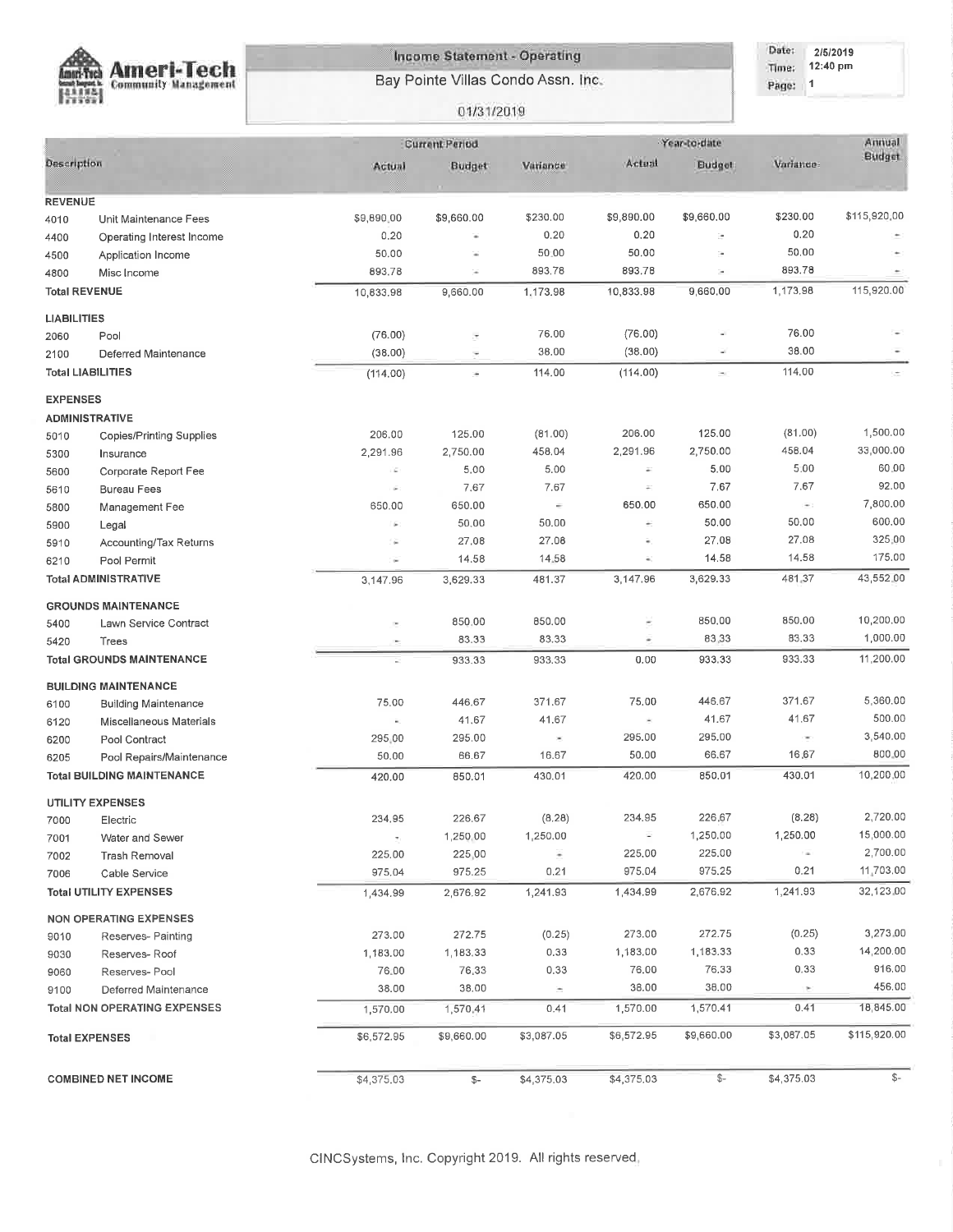

#### **Income Statement Summary - Operating** Bay Pointe Villas Condo Assn. Inc.

Fiscal Period: January 2019

Date: 2/5/2019 Time: 12:40 pm

Page: 1

| Account                             |             | danuary.  | February     | March                    | April                    | May       | June                     | July                     | August                   | September                | October                   | November | December                 | Total      |
|-------------------------------------|-------------|-----------|--------------|--------------------------|--------------------------|-----------|--------------------------|--------------------------|--------------------------|--------------------------|---------------------------|----------|--------------------------|------------|
| <b>REVENUE</b>                      |             |           |              |                          |                          |           |                          |                          |                          |                          |                           |          |                          |            |
| 4010 Unit Maintenance Fees          |             | 9,890.00  | i.           |                          |                          |           |                          | ÷                        |                          |                          |                           |          | ×                        | \$9,890.00 |
| 4400 Operating Interest Income      |             | 0.20      | ٠            |                          |                          |           |                          | ×                        |                          |                          |                           |          | ζö                       | 0.20       |
| 4500 Application Income             |             | 50.00     |              |                          |                          |           | ÷.                       | ¥                        | í.                       |                          | ÷,                        |          |                          | 50.00      |
| 4800 Misc Income                    |             | 893,78    | ٠            | ×                        | $\ddot{}$                | ×         | $\blacksquare$           | $\sim$                   | $\bullet$                |                          | $\sim$                    |          | ÷                        | 893.78     |
| <b>Total REVENUE</b>                |             | 10,833.98 | ¥.           | $\overline{\mathcal{M}}$ | ¥                        | $\bullet$ | ÷                        | ¥.                       | $\bullet$                | 25                       | $\bullet$ (               | D.       | $\sim$                   | 10,833.98  |
| <b>LIABILITIES</b>                  |             |           |              |                          |                          |           |                          |                          |                          |                          |                           |          |                          |            |
| 2060 Pool                           |             | (76.00)   | ×,           | $\hat{~}$                | ×                        | <b>A</b>  | ٠                        | U.                       | ÷                        | ÷                        | ×                         |          | ٠                        | (76.00)    |
| 2100 Deferred Maintenance           |             | (38.00)   |              |                          | ۷                        | ÷.        | ÷                        |                          | ž.                       | $\sim$                   |                           |          | é.                       | (38.00)    |
| <b>Total LIABILITIES</b>            |             | (114.00)  | $\sim$       | ×                        | $\overline{\phantom{a}}$ | $\bullet$ |                          |                          |                          |                          |                           | ÌД.      | ¥                        | (114.00)   |
| <b>EXPENSES</b>                     |             |           |              |                          |                          |           |                          |                          |                          |                          |                           |          |                          |            |
| <b>ADMINISTRATIVE</b>               |             |           |              |                          |                          |           |                          |                          |                          |                          |                           |          |                          |            |
| 5010 Copies/Printing Supplies       |             | 206.00    |              |                          |                          |           | ×                        | ×                        |                          |                          |                           |          | $\bar{\nu}$              | 206.00     |
| 5300 Insurance                      |             | 2,291.96  |              |                          | i.                       | $\bar{a}$ |                          |                          |                          |                          |                           |          |                          | 2,291.96   |
| 5800 Management Fee                 |             | 650.00    | $\bullet$    | ÷                        | j.                       |           | $\sim$                   |                          | $\overline{\phantom{a}}$ | ÷.                       | ÷                         | 4        | D                        | 650.00     |
| <b>Total ADMINISTRATIVE</b>         |             | 3,147.96  | ۰            | ×                        | 91                       | œ,        | $\bullet$                | ٠                        | ÷                        | ×.                       | ۰                         | ÷        | ×                        | 3,147.96   |
| <b>BUILDING MAINTENANCE</b>         |             |           |              |                          |                          |           |                          |                          |                          |                          |                           |          |                          |            |
| 6100 Building Maintenance           |             | 75.00     |              |                          |                          |           |                          | $\overline{\phantom{a}}$ |                          |                          |                           |          | $\bar{a}$                | 75.00      |
| 6200 Pool Contract                  |             | 295.00    |              |                          |                          |           |                          | $\mathbf{r}$             |                          |                          |                           |          |                          | 295.00     |
| 6205 Pool Repairs/Maintenance       |             | 50.00     |              | $\blacksquare$           | $\rightarrow$            | ۰         |                          |                          | $\overline{\phantom{a}}$ | s                        | ÷                         | z        | Ψ                        | 50.00      |
| <b>Total BUILDING MAINTENANCE</b>   |             | 420.00    | $\mathbf{a}$ | ÷                        | ×                        | ۰         | $\mathcal{A}$ :          | ×                        | ×                        | $\mathcal{F}$ )          | ÷                         | ٠        | ×                        | 420.00     |
| UTILITY EXPENSES                    |             |           |              |                          |                          |           |                          |                          |                          |                          |                           |          |                          |            |
| 7000 Electric                       |             | 234.95    |              |                          |                          | ٠         |                          |                          |                          |                          |                           |          |                          | 234.95     |
| 7002 Trash Removal                  |             | 225.00    |              |                          |                          |           |                          | ×.                       |                          | $\sim$                   |                           |          | $\overline{\phantom{a}}$ | 225.00     |
| 7006 Cable Service                  |             | 975,04    |              | ×                        | ×.                       | ×.        | $\,$                     | $\bar{\tau}$             | $\overline{\phantom{a}}$ | ٠                        | $\overline{\phantom{a}}$  |          | ٠                        | 975.04     |
| <b>Total UTILITY EXPENSES</b>       |             | 1,434.99  | ×.           | э.                       | $\left( \bullet \right)$ | ×         | $\overline{\phantom{a}}$ | ð.                       | $\overline{\phantom{a}}$ | Ö.                       | ٠                         | Ξ        | ×                        | 1,434.99   |
| <b>NON OPERATING EXPENSES</b>       |             |           |              |                          |                          |           |                          |                          |                          |                          |                           |          |                          |            |
| 9010 Reserves- Painting             |             | 273.00    |              | ÷                        | ×                        | ×,        |                          |                          |                          |                          |                           |          |                          | 273.00     |
| 9030 Reserves- Roof                 |             | 1,183.00  | ÷            | ٠                        | i.                       |           |                          |                          |                          |                          |                           |          | 売                        | 1,183.00   |
| 9060 Reserves- Pool                 |             | 76.00     |              | ÷,                       |                          |           |                          |                          |                          |                          |                           |          | $\sim$                   | 76.00      |
| 9100 Deferred Maintenance           |             | 38.00     | 岸            | $\sim$                   | ×                        | ×         | ¥                        | Ξ                        | $\overline{\phantom{a}}$ | $\overline{\phantom{a}}$ |                           | ×,       | $\overline{\phantom{a}}$ | 38,00      |
| <b>Total NON OPERATING EXPENSES</b> |             | 1,570.00  |              | ٠                        | í.                       |           |                          |                          | ц,                       | ä.                       | $\overline{\mathbf{a}}$ ) | $\omega$ | $\sim$                   | 1,570.00   |
| <b>Total EXPENSES</b>               |             | 6,572.95  | œ.           | $\sim$                   | Gw.                      | ×         | ٠                        | ×                        | - 1                      | œ.                       |                           | t.       | ÷                        | 6,572.95   |
|                                     | Net Income: | 4,375.03  | ×.           | w                        | ÷.                       | z         | Ξ                        | ×.                       | ×,                       | ä.                       | ٠                         | ×        | ×                        | 4,375.03   |

ú.